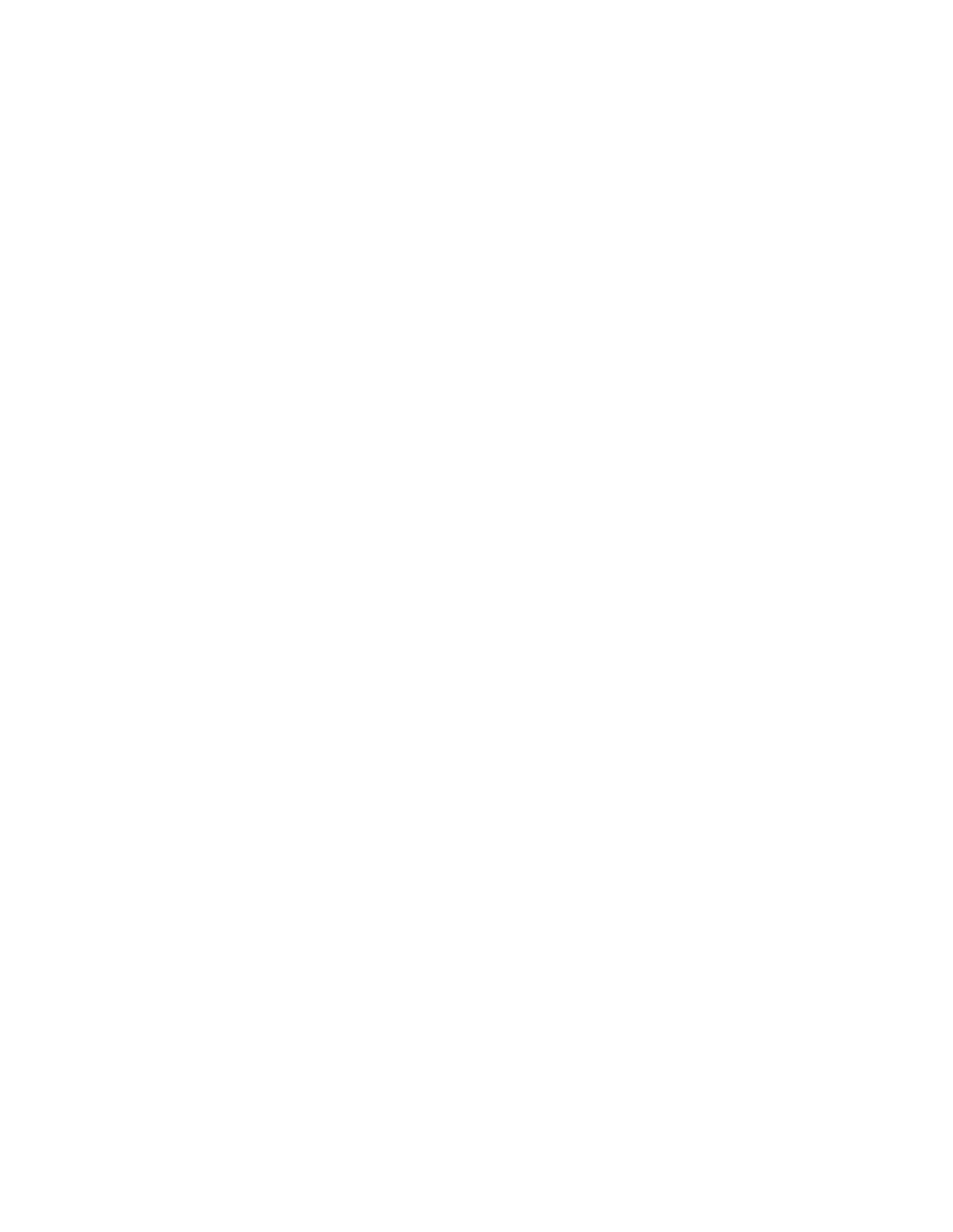### **2019 New York Residency Training Outcomes** *A Summary of Responses to the 2019 New York Resident Exit Survey*

**May 2022**



Center for Health Workforce Studies School of Public Health, University at Albany State University of New York 1 University Place, Suite 220 Rensselaer, NY 12144-3445

Phone: (518) 402-0250 Web: www.chwsny.org Email: info@chwsny.org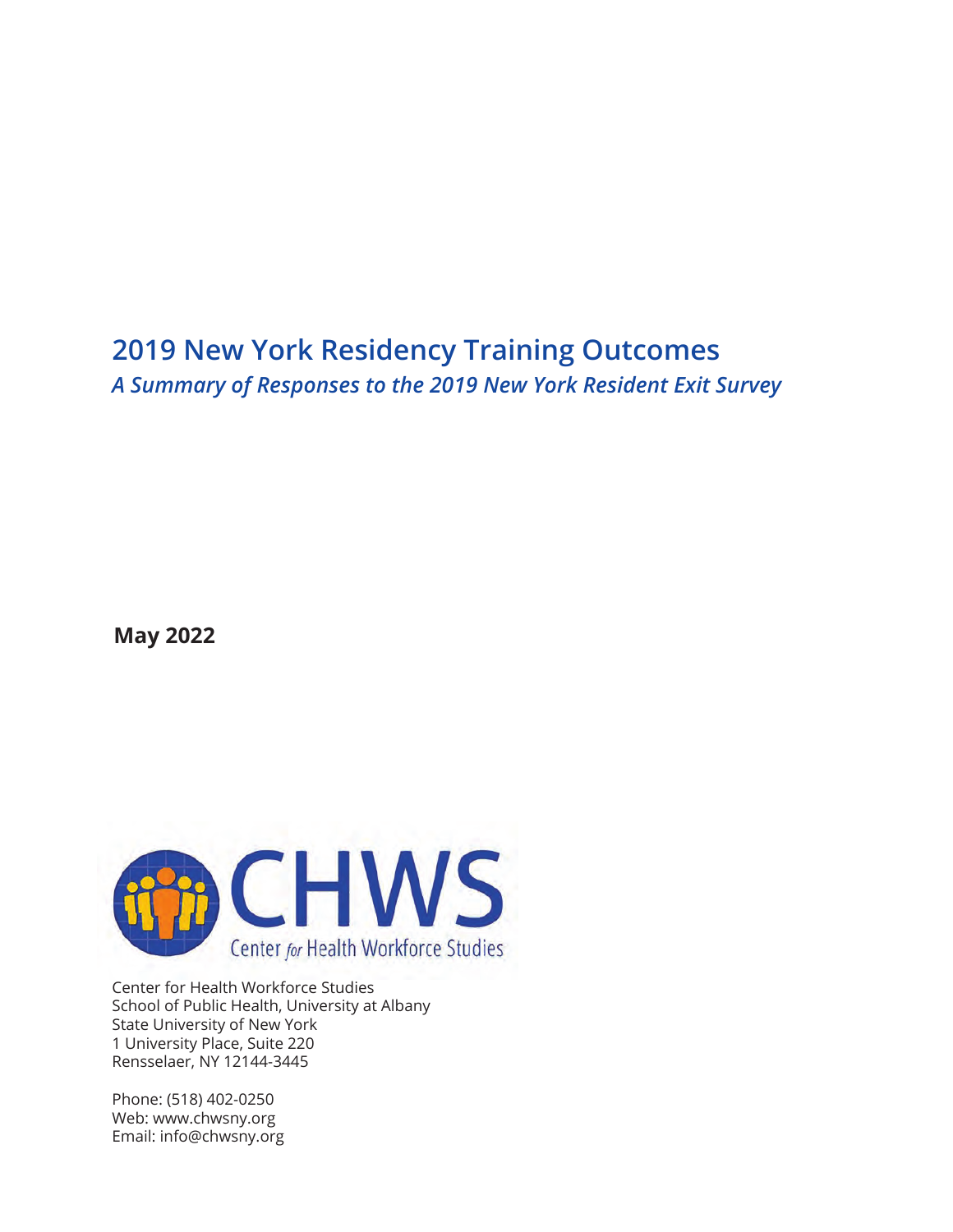## **PREFACE**

This report summarizes the results of the Survey of Residents Completing Training in New York in 2019 (2019 Exit Survey) conducted by the Center for Health Workforce Studies (CHWS) in the spring and summer of 2019. This survey, administered annually with the cooperation and assistance of residency program directors and hospitals' graduate medical education (GME) administrators across the state, consists of questions covering the following general topics: residents' demographic and background characteristics, residents' post-graduation plans, characteristics of post-graduation employment (for residents with confirmed practice plans), and residents' experiences in searching for a job and their impressions of the physician job market (for residents who had searched for a job).

The primary goal of the Exit Survey is to assist the medical education community in New York in its efforts to train physicians consistent with the needs of the state and the nation. To achieve this goal, CHWS provides residency programs, teaching hospitals, and the medical education community with information about the demand for new physicians and the outcomes of residency training by specialty based on the results of the survey.

This report was prepared by Jinman Pang, and David Armstrong, with layout design by Matt Allegretti. Funding for the 2019 Exit Survey and analysis was provided by the New York State Department of Health.

Established in 1996, CHWS is an academic research center, based at the School of Public Health, University at Albany, State University of New York (SUNY). The mission of CHWS is to provide timely, accurate data and conduct policy relevant research about the health workforce. The research conducted by CHWS supports and promotes health workforce planning and policymaking at local, regional, state, and national levels. Today, CHWS is a national leader in the field of health workforce studies.

The views expressed in this report are those of CHWS and do not necessarily represent positions or policies of the School of Public Health, University at Albany, SUNY, or the New York State Department of Health.

*May 2022*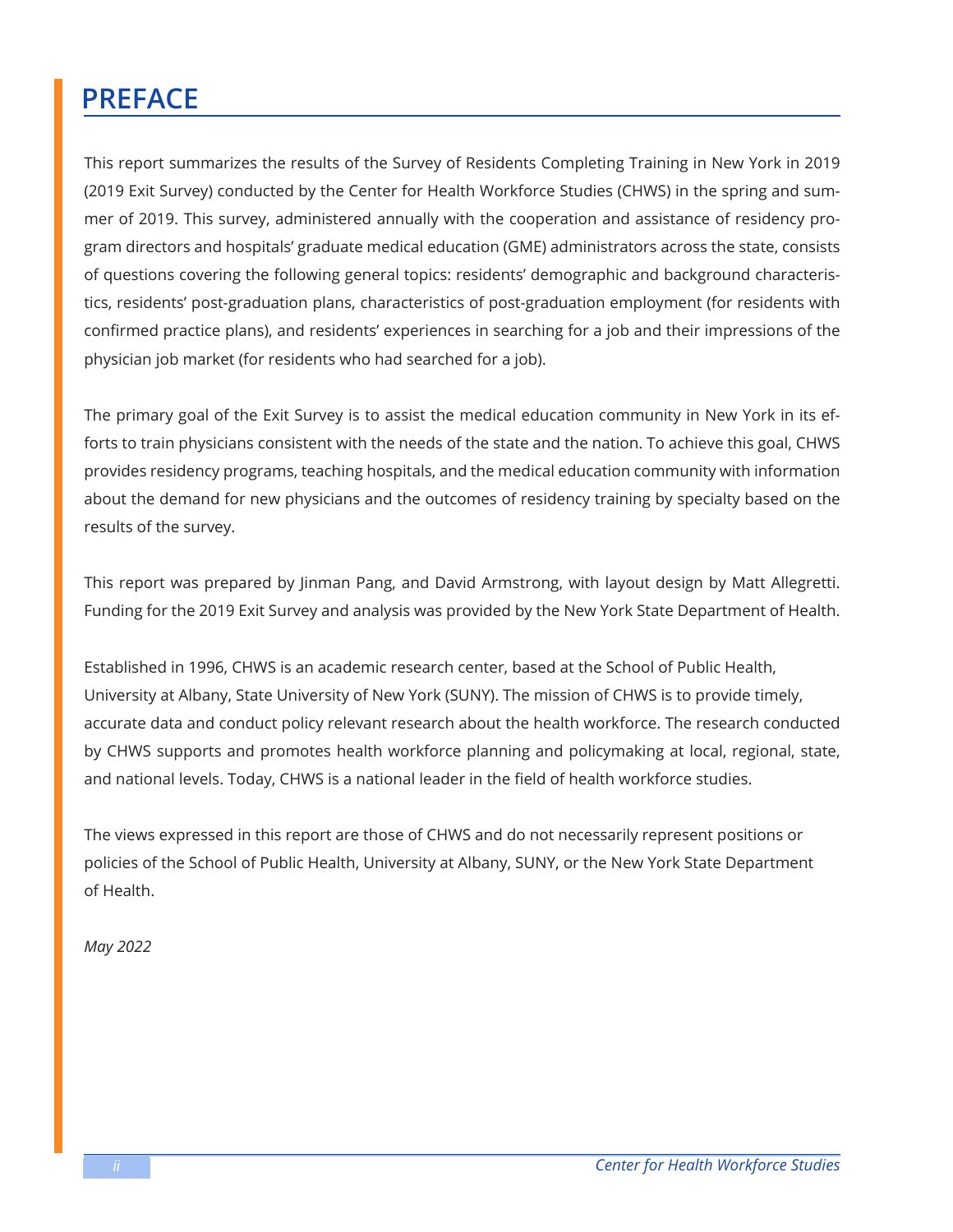## **SUGGESTED CITATION**

Pang J, Armstrong D. *2019 New York Residency Training Outcomes: A Summary of Responses to the 2019 New York Resident Exit Survey*. Rensselaer, NY: Center for Health Workforce Studies, School of Public Health, SUNY Albany; May 2022.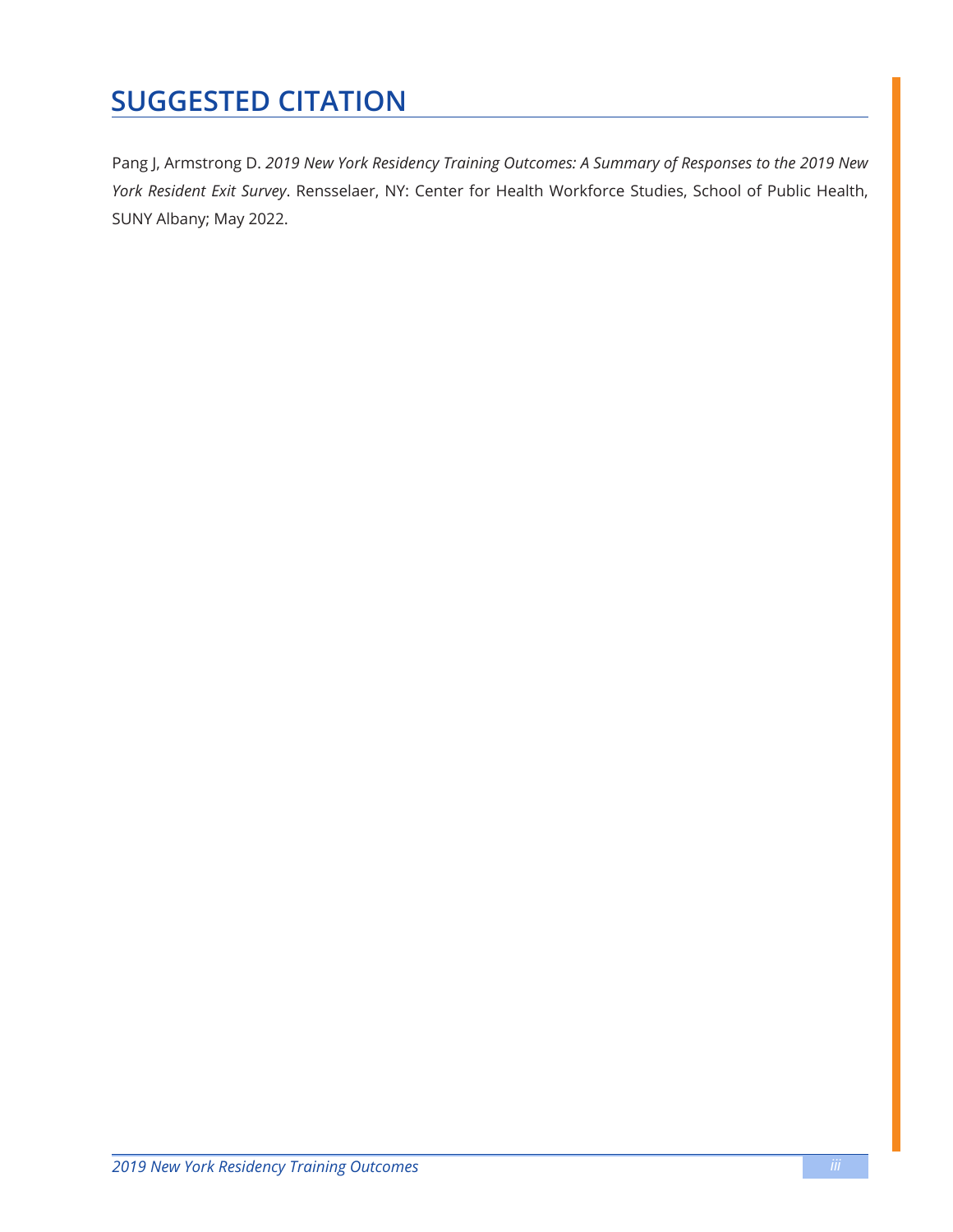## <span id="page-5-0"></span>**TABLE OF CONTENTS**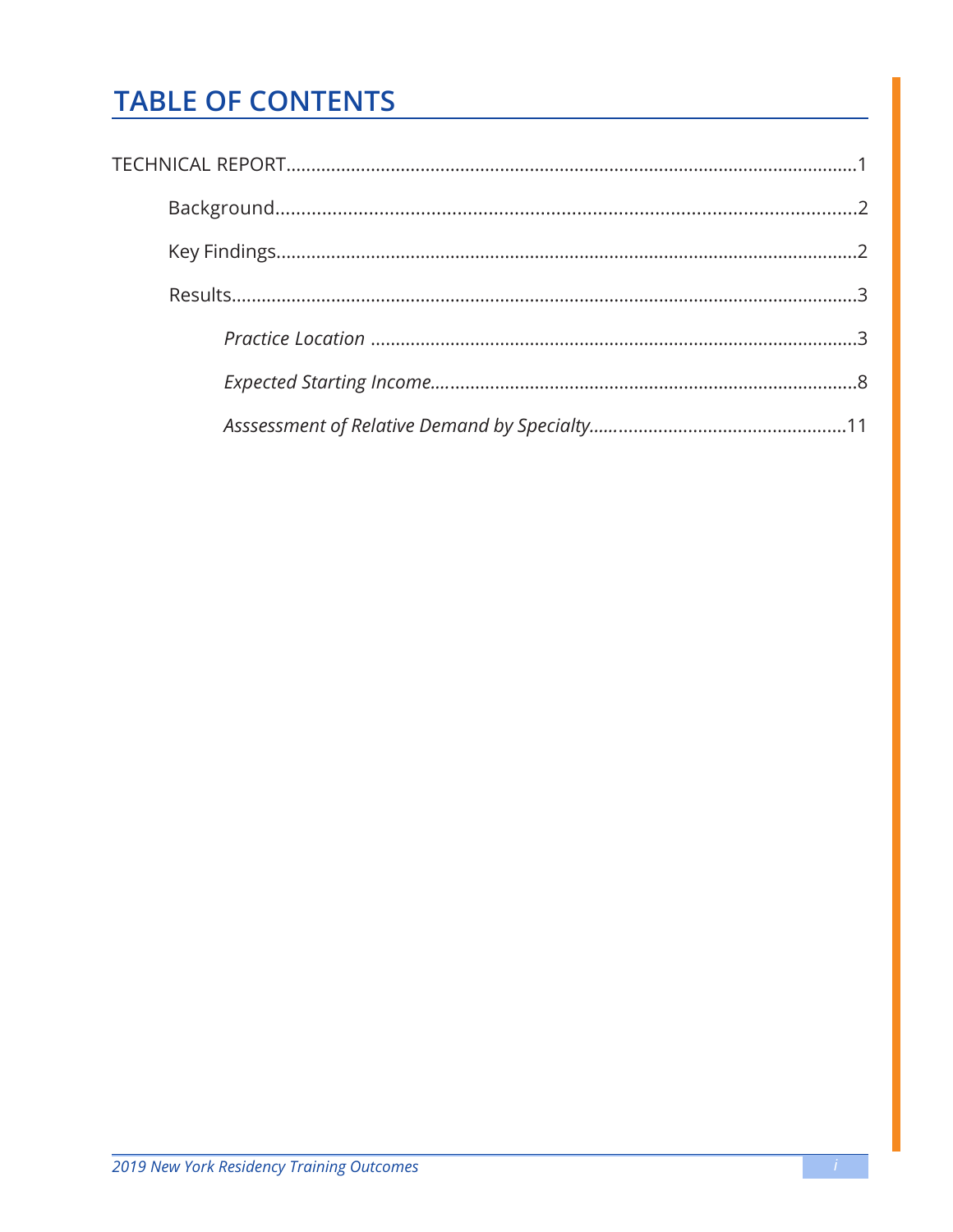## <span id="page-6-0"></span>**TABLES AND FIGURES**

| Table 1. Number of Respondents With Confirmed Practice Plans and Location<br>of Upcoming Practice (for 2019 Respondents With Confirmed Practice Plans)5               |
|-----------------------------------------------------------------------------------------------------------------------------------------------------------------------|
| Figure 1. Percentage of Respondents With Confirmed Practice Plans in New York<br>by Location of High School, Location of Medical School, and Citizenship Status6      |
| Figure 2. Principal Reasons For Practicing Outside New York (for 2019 Respondents                                                                                     |
| Figure 3. Expected Starting Income (in \$1,000s) by Specialty Group (for 2019                                                                                         |
| Figure 4. Distriubtion of Starting Income Among Primary Care and Non-Primary Care                                                                                     |
| Table 2. Expected Starting Income by Specialty Group (for 2019 Respondents With                                                                                       |
| Figure 5. Current Relative Demand by Specialty and Median Rank on Demand-Related<br>Variables (of 2019 Respondents Who Have Searched for Job, IMGs on Temporary Visas |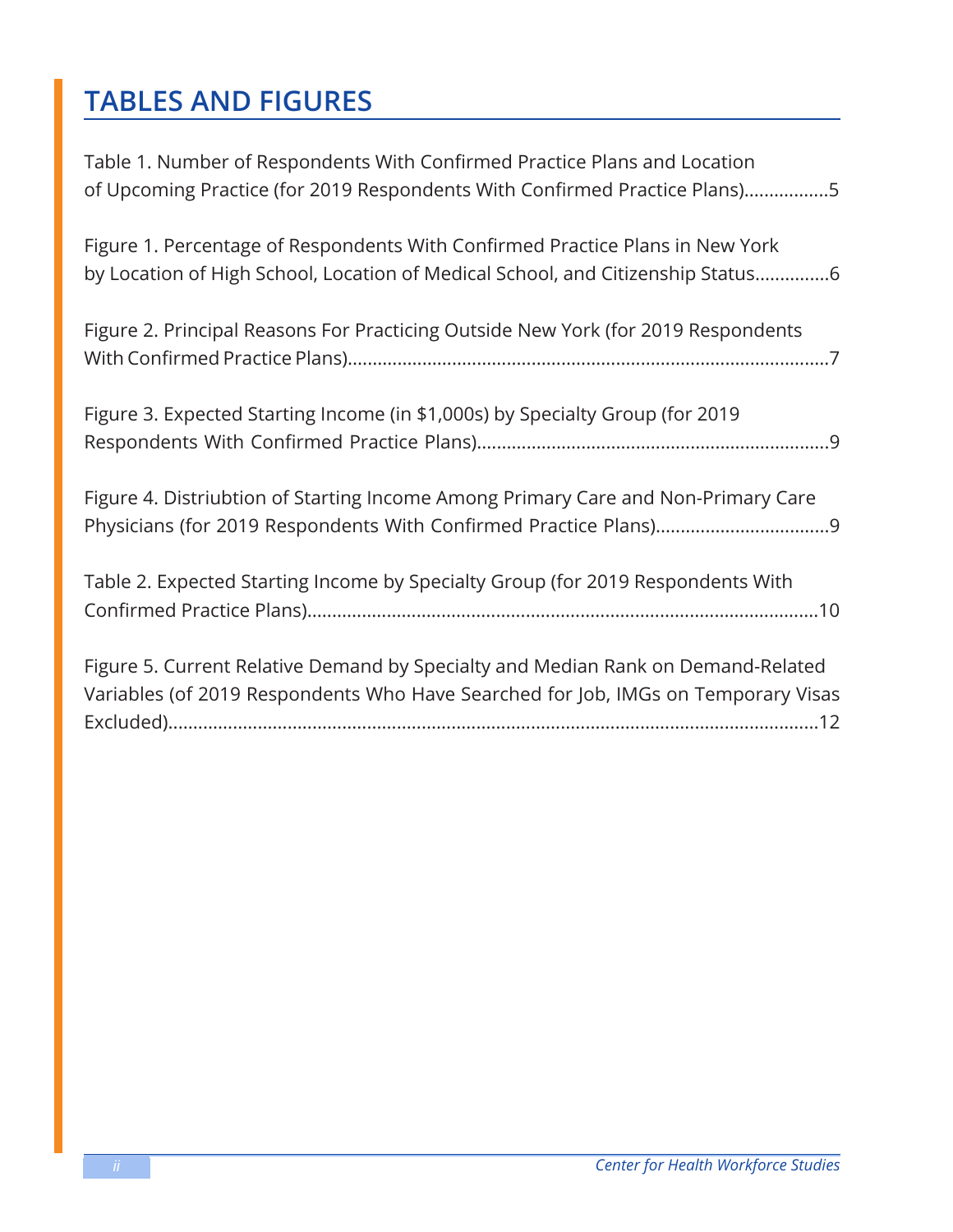# **[TECHNICAL REPORT](#page-5-0)**

<span id="page-7-0"></span> $22.14$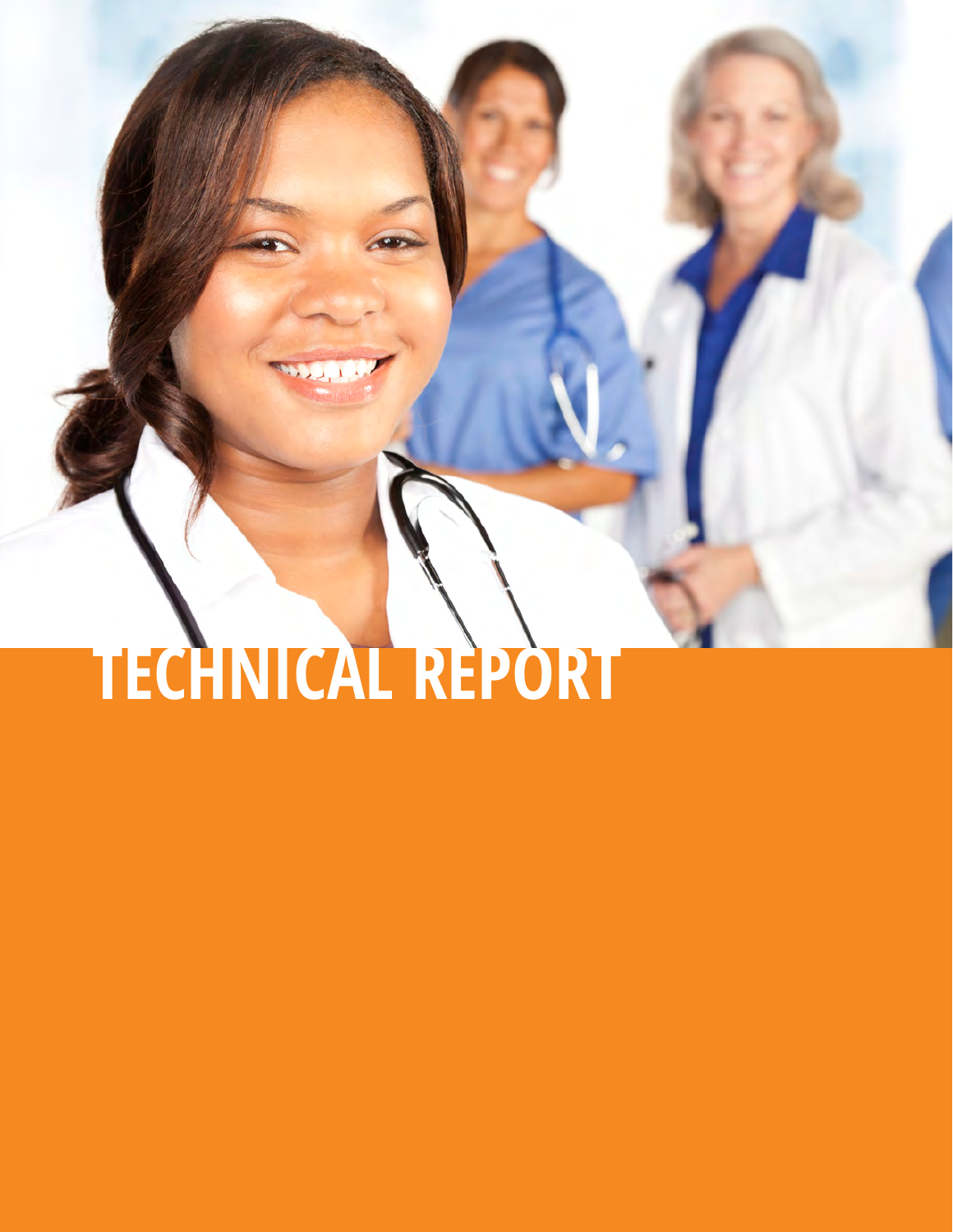## <span id="page-8-0"></span>**[BACKGROUND](#page-5-0)**

The Center for Health Workforce Studies (CHWS) conducts an annual survey of all physicians completing a residency or fellowship training program in New York (the Exit Survey). The goal is to provide the medical education community with useful information about the outcomes of training and the demand for new physicians. The survey instrument (Appendix B) was developed by CHWS in consultation with the state's teaching hospitals and other key stakeholders.

Each year in the spring, CHWS distributes the Exit Survey to graduate medical education (GME) administrators at teaching hospitals in New York. The survey is then forwarded to individual programs where graduating residents and fellows are asked to complete a questionnaire in the weeks prior to finishing their program. Completed questionnaires are returned to CHWS for data entry and analysis. In 2019, with the excellent participation of teaching hospitals, a total of 3,258 of the estimated 5,359 physicians finishing a residency or fellowship training program completed the Exit Survey (61% response rate). Over the 20 years the survey has been conducted (1998-2003, 2005, 2007-2019), 60,918 of 99,697 graduates have completed the survey (61% cumulative response rate).

A summary of the survey results is presented in this report. Many of the questions on the Exit Survey are designed to assess the demand for physicians in general and by specialty. While the experiences of graduates of training programs in New York may not reflect the experiences of all graduates around the country, they are illustrative of the marketplace for new physicians. By conducting the survey annually, it is possible to observe trends in the marketplace, which can be useful in projecting future demand.

## **[KEY FINDINGS](#page-5-0)**

#### **Overall, the job market for physicians completing training in New York in 2019 was strong.**

Based on the responses to several questions used to measure demand, the opportunities for New York's graduating physicians in 2019 were comparable to those in 2018.

- Ninety-five percent (95%) of respondents who had actively searched for a practice position had received at least 1 job offer at the time they completed the survey.
- Twenty-two percent (22%) of respondents reported difficulty finding a satisfactory practice position; 38% of them attributed their difficulty to a lack of jobs in desired locations.
- Only 14% of respondents indicated that they had to change plans due to limited job opportunities.
- The median starting income of respondents was \$257,600, a 2% increase from 2018.

#### **Demand for physicians in primary care specialties\* was stronger than the demand for physicians in other specialties.**

Physicians in primary care specialties were less likely than physicians in other specialties to report difficulty finding a satisfactory practice position (19% vs 23%) and having to change plans due to limited opportunities (13% vs 14%).

<sup>\*</sup> In this report, primary care includes the following specialties: family medicine, general internal medicine, general pediatrics, and combined internal medicine and pediatrics. Non-primary care includes all other specialties.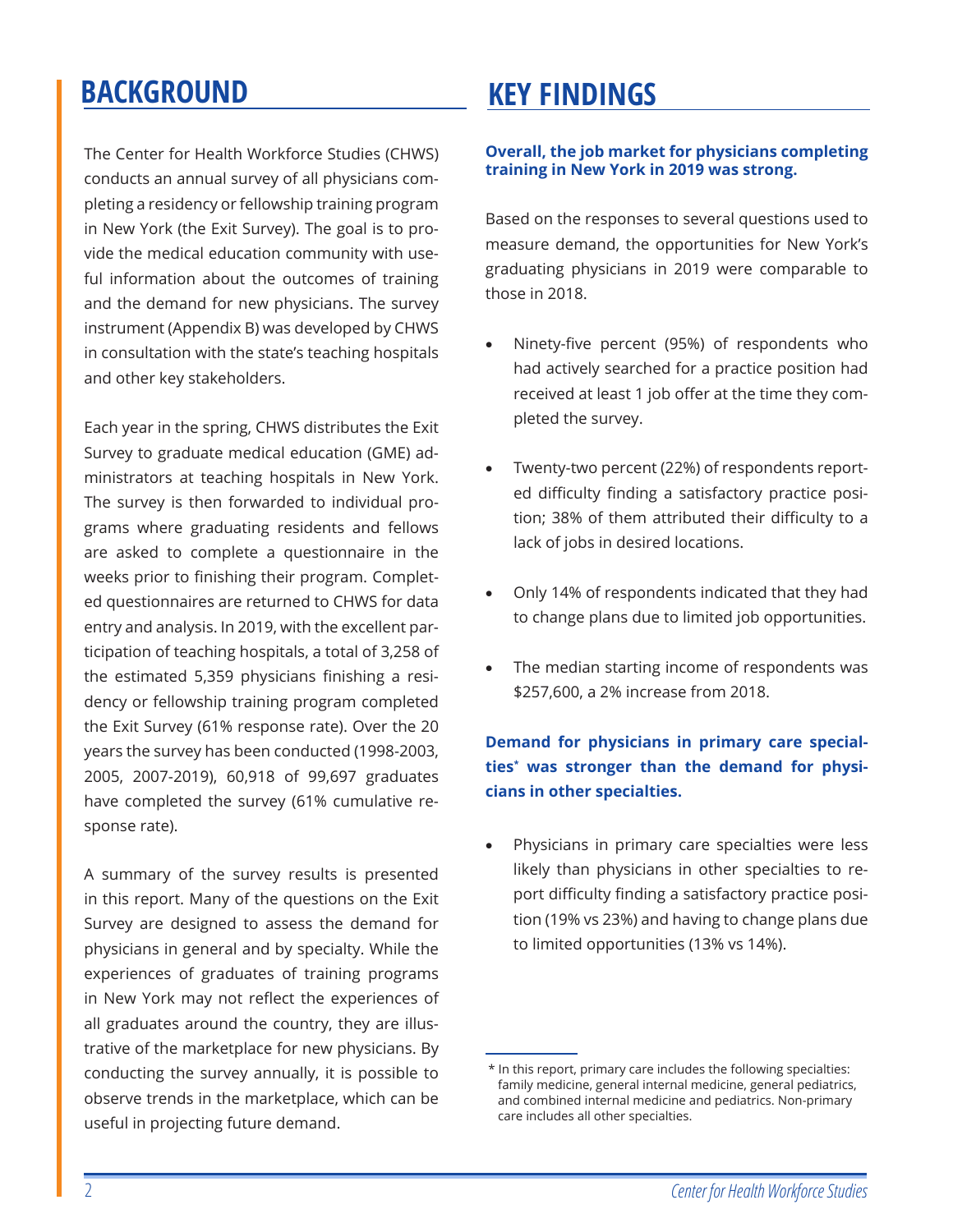<span id="page-9-0"></span>Physicians in primary care specialties also received more job offers than physicians in other specialties (mean of 3.92 vs 3.28).

#### **There were important differences in the demand for individual specialties.**

- Based on a variety of indicators, $^{\dagger}$  the demand for physicians in family medicine, adult psychiatry, emergency medicine, dermatology, child and adolescent psychiatry, and general internal medicine was strongest.
- Physicians in pathology, nephrology, radiology, pediatric subspecialties, and cardiology experienced the weakest demand relative to other specialties.

#### **While gender diversity of new physicians is comparable with the US population, the racial/ ethnic diversity of new physicians has not.**

- Fifty-two percent (52%) of new physicians were female, approximately the same as the US population.
- Fourteen percent (14%) of physicians completing training in New York were underrepresented minorities (URMs). In comparison, 33% of the US population are URMs.‡

**Fifty-two percent (52%) of the physicians completing training in New York planned to enter patient care/clinical practice. Forty-one (41%) reported plans to subspecialize or pursue additional training.**

#### **Almost half (49%) of new physicians planned to practice in New York after completing training.**

When respondents who had plans to leave New York were asked about the main reason for leaving, the most common reasons reported were proximity to family (31%), better jobs in desired locations (10%), and better salary offered outside New York (9%).

#### **Few physicians reported plans to practice in underserved areas.**

- Eighteen percent (18%) of respondents indicated that they would be practicing in a federally designated Health Professional Shortage Area (HPSA).
- Only 9% of the physicians completing training in New York reported plans to practice in a rural area.

## **[RESULTS](#page-5-0)**

#### **[Practice Location](#page-5-0)**

Table 1 displays the practice locations of respondents with confirmed practice plans. A total of 1,517 respondents reported confirmed practice plans. Two percent (2%) of these respondents reported confirmed plans to leave the US. Physicians with plans to leave the US have been excluded from the next section of this report on expected starting incomes.

#### **Highlights**

- Forty-nine percent (49%) of respondents with confirmed plans reported plans to enter practice in New York.
	- o Most of these respondents (86%) reported confirmed plans to remain in the same region they had trained in.

<sup>†</sup> The indicators included having difficulty finding a job, having to change plans due to limited practice opportunities, mean number of job offers, view of the regional market, view of the national job market, and trends in median starting income.

<sup>‡</sup> URMs includes Black/African Americans, Hispanic/Latinos, and American Indians.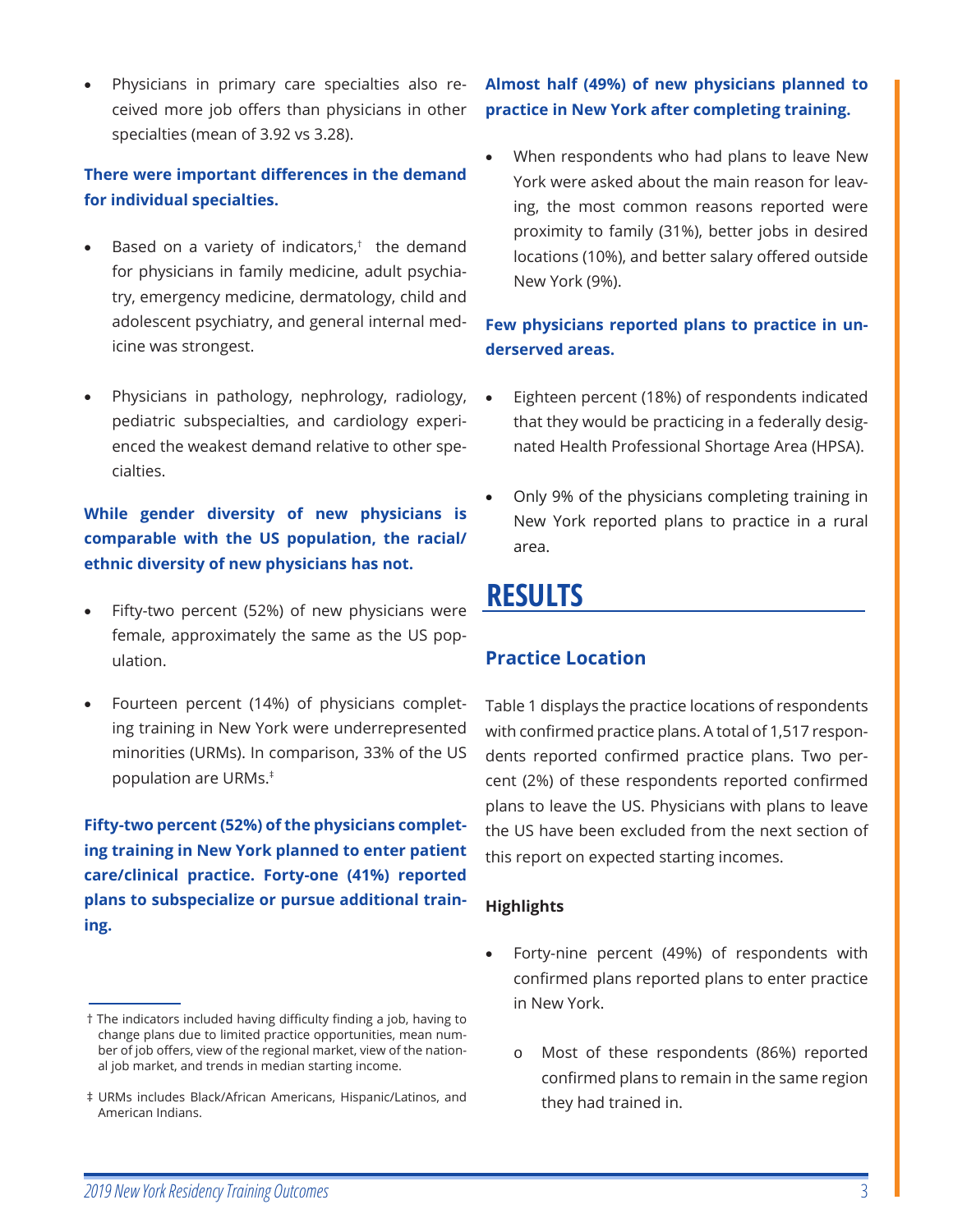- In-state retention of physicians was highest in the following specialties: child and adolescent psychiatry (79%), adult psychiatry (76%), and anesthesiology (76%).
- In-state retention of physicians was lowest in the following specialties: pulmonary disease (28%), orthopedics (28%), and ophthalmology (29%).
- Respondents who graduated from both a high school and a medical school in New York were the most likely (75%) to report confirmed plans to practice in New York after completing training.
- When respondents who had plans to leave New York were asked about the main reason for leaving, the most common reasons reported were proximity to family (31%), better jobs in desired locations outside New York (10%), and better salary outside New York (9%).
- Seven percent (7%) of respondents indicated that they had never intended to practice in New York.
- Few respondents reported that the principal reason for practicing outside of New York was taxes in New York (2%), the cost of malpractice insurance in New York (<1%), or the cost of starting a practice in New York (<1%).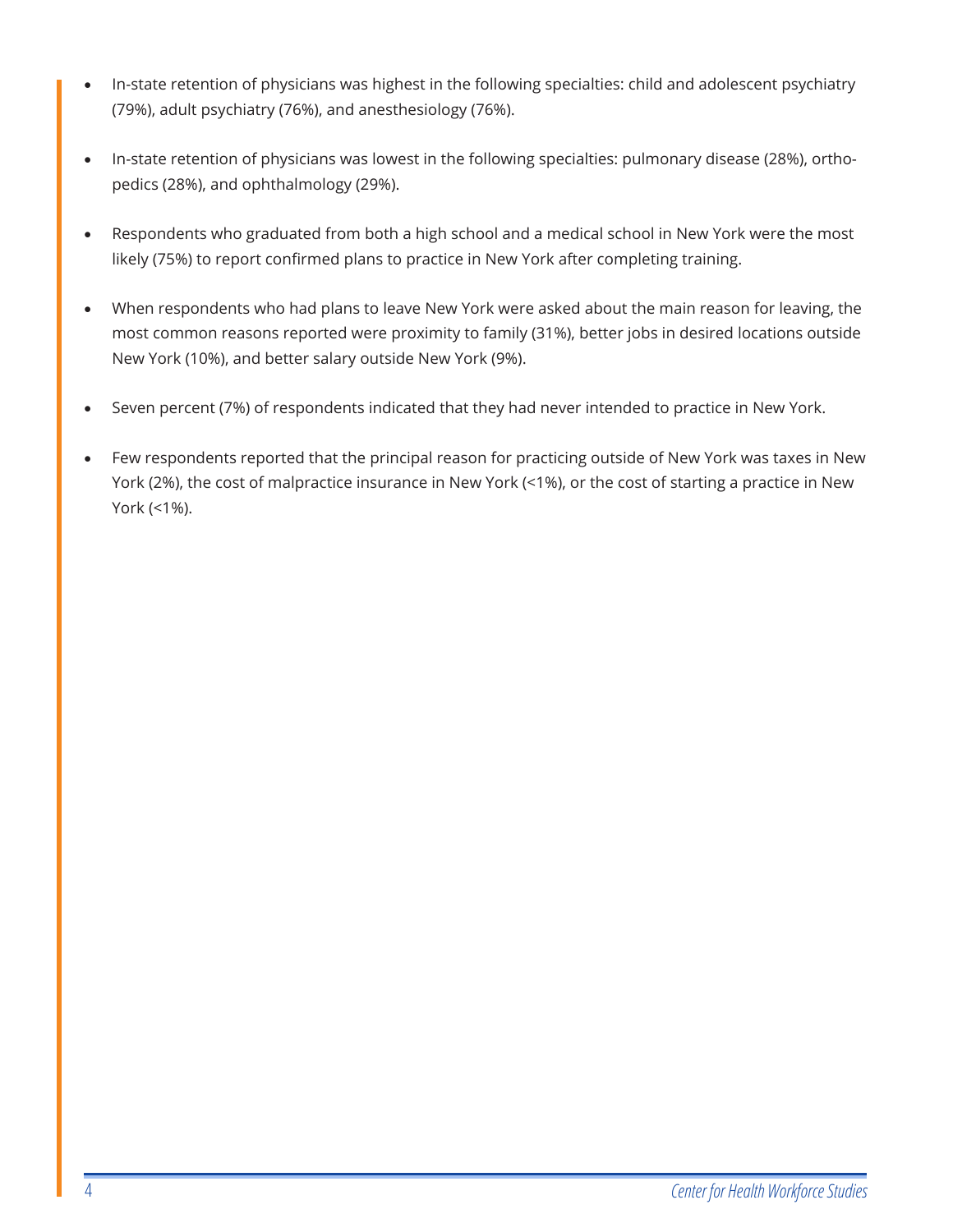<span id="page-11-0"></span>**TABLE 1. [Number of Respondents With Confirmed Practice Plans and Location of Upcoming Practice \(for](#page-6-0)  2019 Respondents With Confirmed Practice Plans)**

|                                  | <b>Number with</b>          | <b>LOCATION OF UPCOMING PRACTICE</b> |                   |              |                 |
|----------------------------------|-----------------------------|--------------------------------------|-------------------|--------------|-----------------|
|                                  | Confirmed                   | <b>Within New York</b>               |                   | Other        | <b>Outside</b>  |
| <b>Specialty</b>                 | Practice Plans <sup>a</sup> | <b>Same Region</b>                   | <b>Other Area</b> | <b>State</b> | US <sub>b</sub> |
| <b>Primary Care</b>              | 419                         | 44%                                  | 9%                | 45%          | 1%              |
| Family Medicine                  | 99                          | 57%                                  | 8%                | 32%          | 3%              |
| <b>General Internal Medicine</b> | 228                         | 37%                                  | 7%                | 56%          | 1%              |
| <b>General Pediatrics</b>        | 85                          | 51%                                  | 17%               | 31%          | 1%              |
| <b>Obstetrics/Gynecology</b>     | 95                          | 37%                                  | 5%                | 57%          | 1%              |
| <b>Medicine Subspecialties</b>   | 323                         | 39%                                  | 6%                | 53%          | 2%              |
| Cardiology                       | 51                          | 39%                                  | 4%                | 57%          | 0%              |
| Gastroenterology                 | 27                          | 41%                                  | 4%                | 56%          | 0%              |
| Geriatrics                       | 24                          | 54%                                  | 8%                | 29%          | 8%              |
| Hematology/Oncology              | 43                          | 35%                                  | 0%                | 65%          | 0%              |
| Nephrology                       | 16                          | 25%                                  | 19%               | 56%          | 0%              |
| <b>Pulmonary Disease</b>         | 41                          | 25%                                  | 3%                | 73%          | 0%              |
| <b>General Surgery</b>           | 13                          | 31%                                  | 8%                | 62%          | 0%              |
| <b>Surgical Subspecialties</b>   | 117                         | 29%                                  | 4%                | 65%          | 2%              |
| Ophthalmology                    | 7                           | 29%                                  | 0%                | 71%          | 0%              |
| Orthopedics                      | 29                          | 24%                                  | 3%                | 69%          | 3%              |
| Otolaryngology                   | 6                           | 50%                                  | 17%               | 33%          | 0%              |
| Urology                          | 10                          | 20%                                  | 10%               | 70%          | 0%              |
| <b>Facility Based</b>            | 152                         | 50%                                  | 7%                | 40%          | 3%              |
| Anesthesiology                   | 41                          | 66%                                  | 10%               | 24%          | 0%              |
| Pathology                        | 26                          | 44%                                  | 4%                | 52%          | 0%              |
| Radiology                        | 39                          | 39%                                  | 3%                | 51%          | 8%              |
| <b>Psychiatry</b>                | 94                          | 66%                                  | 7%                | 25%          | 2%              |
| Adult Psychiatry                 | 33                          | 70%                                  | 6%                | 24%          | 0%              |
| Child and Adolescent Psych       | 28                          | 71%                                  | 7%                | 21%          | 0%              |
| <b>Other</b>                     | 304                         | 41%                                  | 5%                | 53%          | 1%              |
| Dermatology                      | 22                          | 32%                                  | 5%                | 64%          | 0%              |
| <b>Emergency Medicine</b>        | 98                          | 39%                                  | 6%                | 55%          | 0%              |
| Neurology                        | 17                          | 29%                                  | 6%                | 59%          | 6%              |
| <b>Pediatric Subspecialties</b>  | 56                          | 34%                                  | 5%                | 59%          | 2%              |
| Physical Medicine and Rehab      | 14                          | 14%                                  | 21%               | 64%          | 0%              |
| All Specialties, 2019 (2018)     | 1,517 (1,461)               | 43% (44%)                            | 7% (6%)           | 49% (49%)    | 2% (1%)         |

<sup>a</sup> This subgroup (ie, respondents with confirmed practice plans) includes respondents who indicated they were entering patient care/clinical practice and had accepted an offer for a practice position.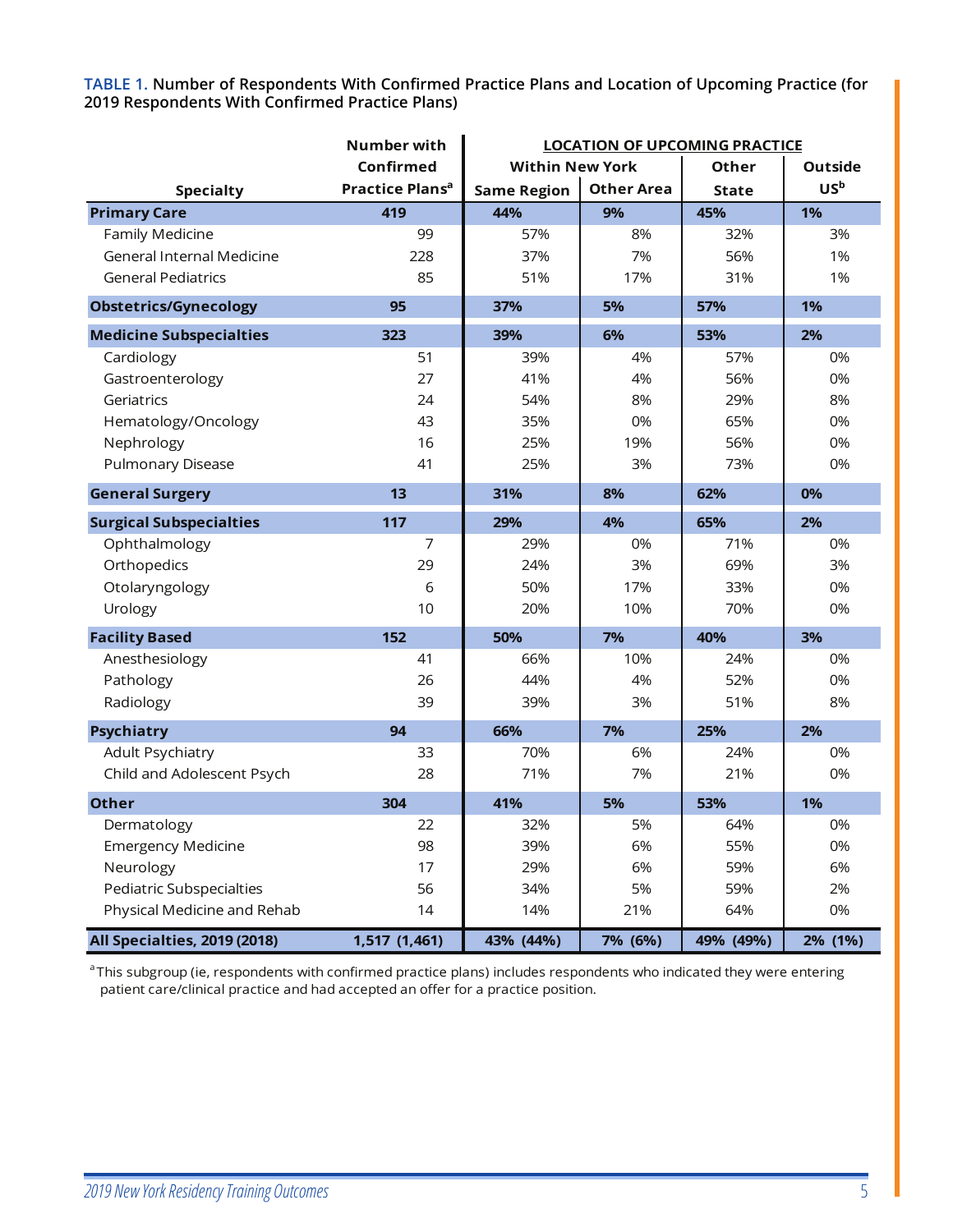

<span id="page-12-0"></span>**[FIGURE 1. Percent of Respondents With Confirmed Practice Plans in New York by Location of High](#page-6-0)  School, Location of Medical School, and Citizenship Status, 2019**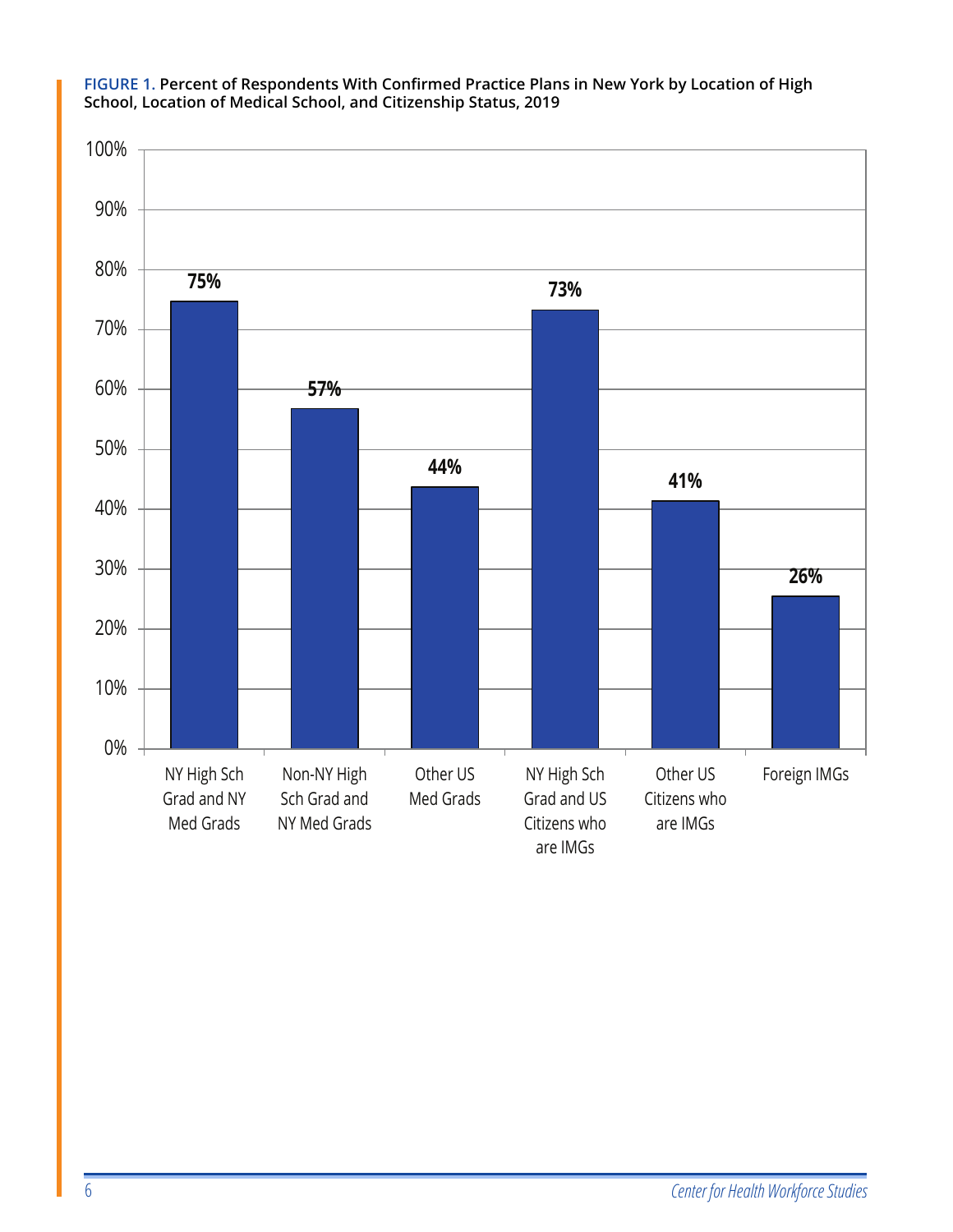<span id="page-13-0"></span>**[FIGURE 2. Principal Reasons for Practicing Outside New York \(for 2019 Respondents With Confirmed](#page-6-0)  Practice Plans)**

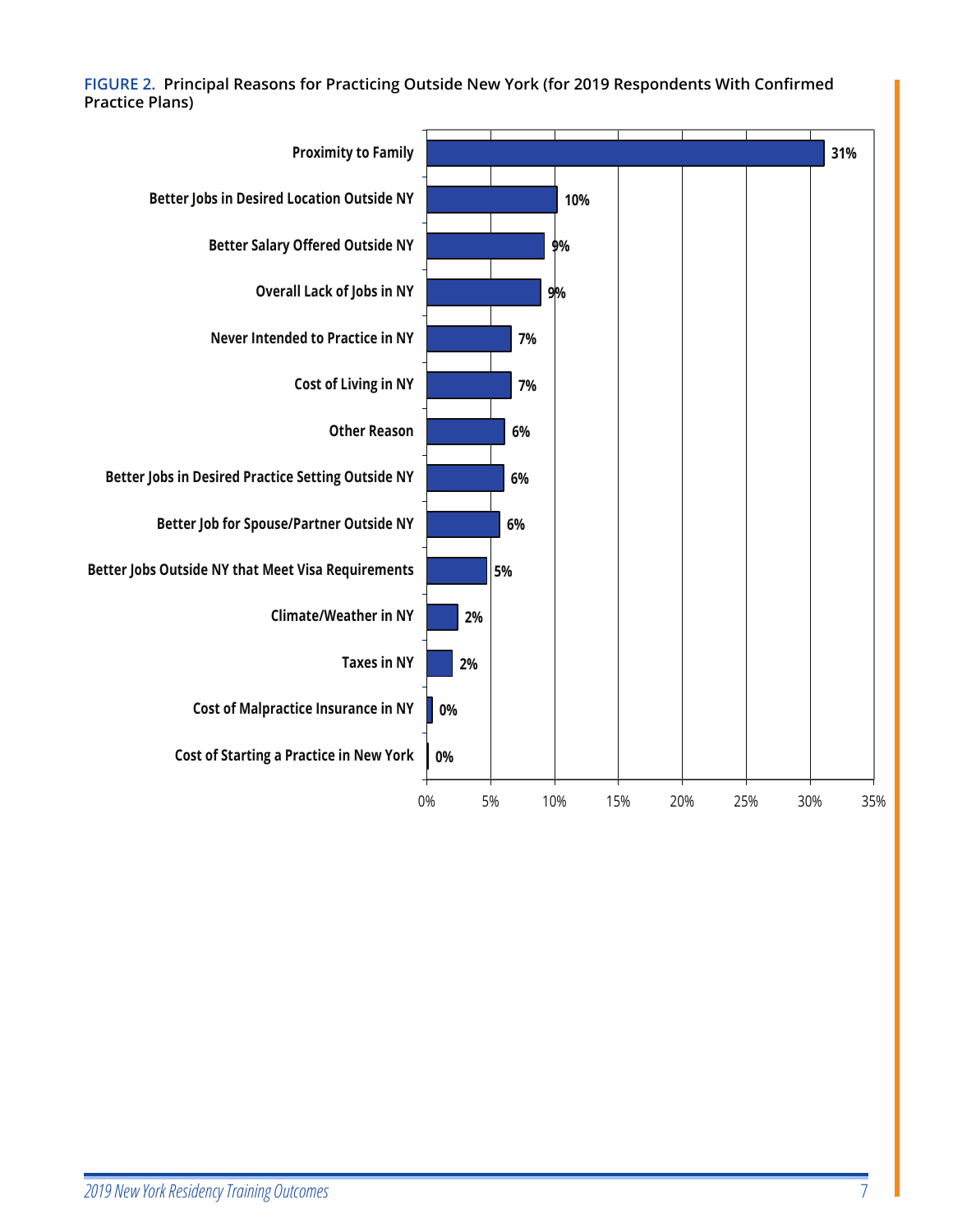#### <span id="page-14-0"></span>**[Expected Starting Income](#page-5-0)**

Table 2 presents descriptive statistics for respondents' expected income in their first year of practice. Everyone's starting income was computed by summing their base salary and their expected additional/incentive income. The number of respondents (N) is provided, as some specialties had a relatively small number of respondents. Finally, specialties are ranked in descending order (ie, 1 is highest, 25 is lowest) by both mean and median expected starting incomes.

#### **Highlights**

- In 2019, the mean expected starting salary for new physicians was \$270,062 and the median expected starting salary for new physicians was \$257,600.
- Although there was some overlap in the salary distributions of primary care and non-primary care physicians, non-primary care physicians generally reported higher incomes.
- Respondents in the following specialties reported the highest starting incomes: general surgery (\$365,600), orthopedics (\$359,000), and anesthesiology (\$358,700).
- General pediatrics had the lowest median starting income of all specialties (\$157,600).
	- o Other specialties with the lowest starting incomes included pediatric subspecialties (\$196,600) and adult psychiatry (\$213,800).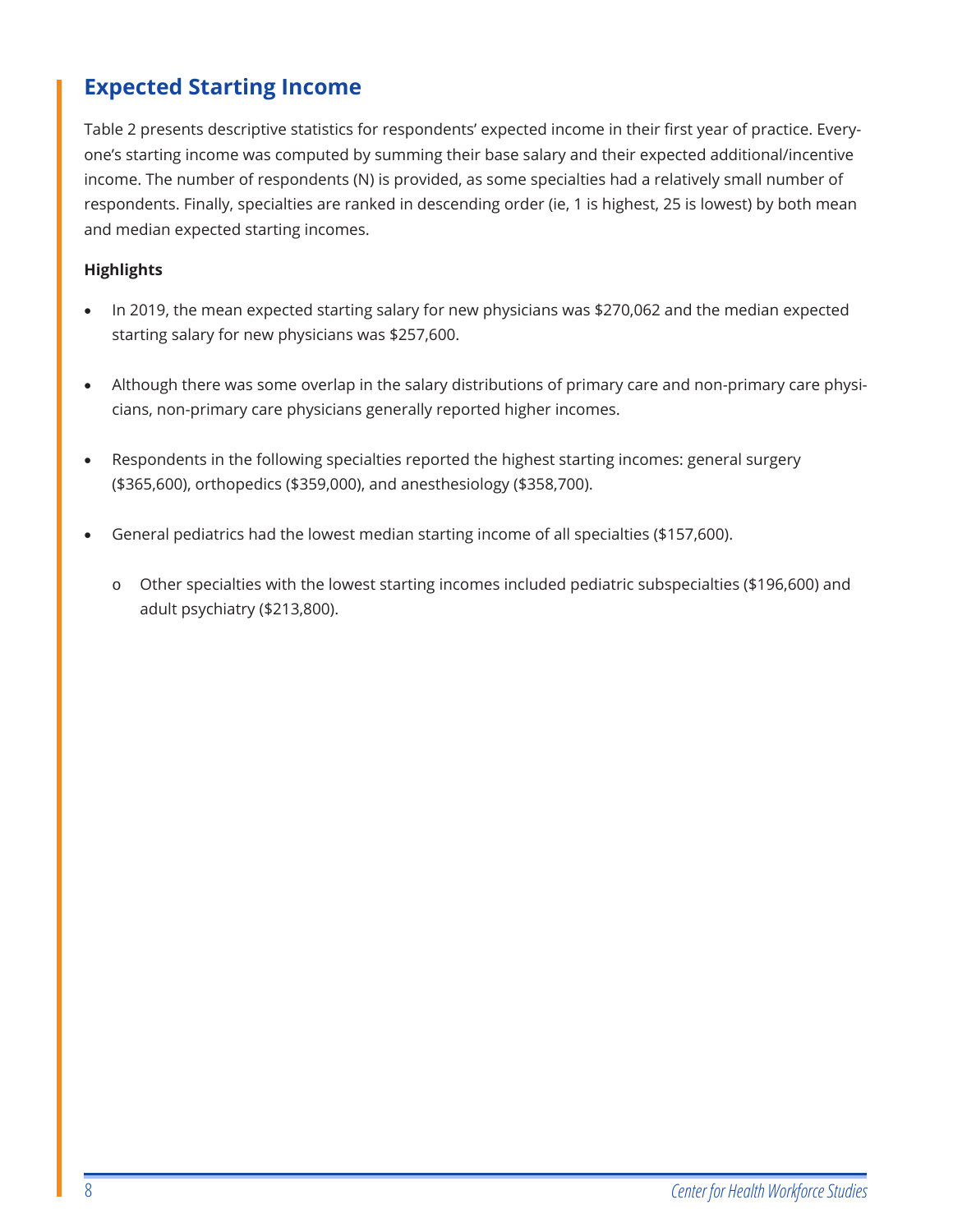

#### <span id="page-15-0"></span>**[FIGURE 3. Expected Starting Income \(in \\$1,000s\) by Specialty Group \(for 2019 Respondents With Con](#page-6-0)firmed Practice Plans)**

**[FIGURE 4. Distribution of Starting Income Among Primary Care and Non-Primary Care Physicians \(for](#page-6-0)  2019 Respondents With Confirmed Practice Plans)**

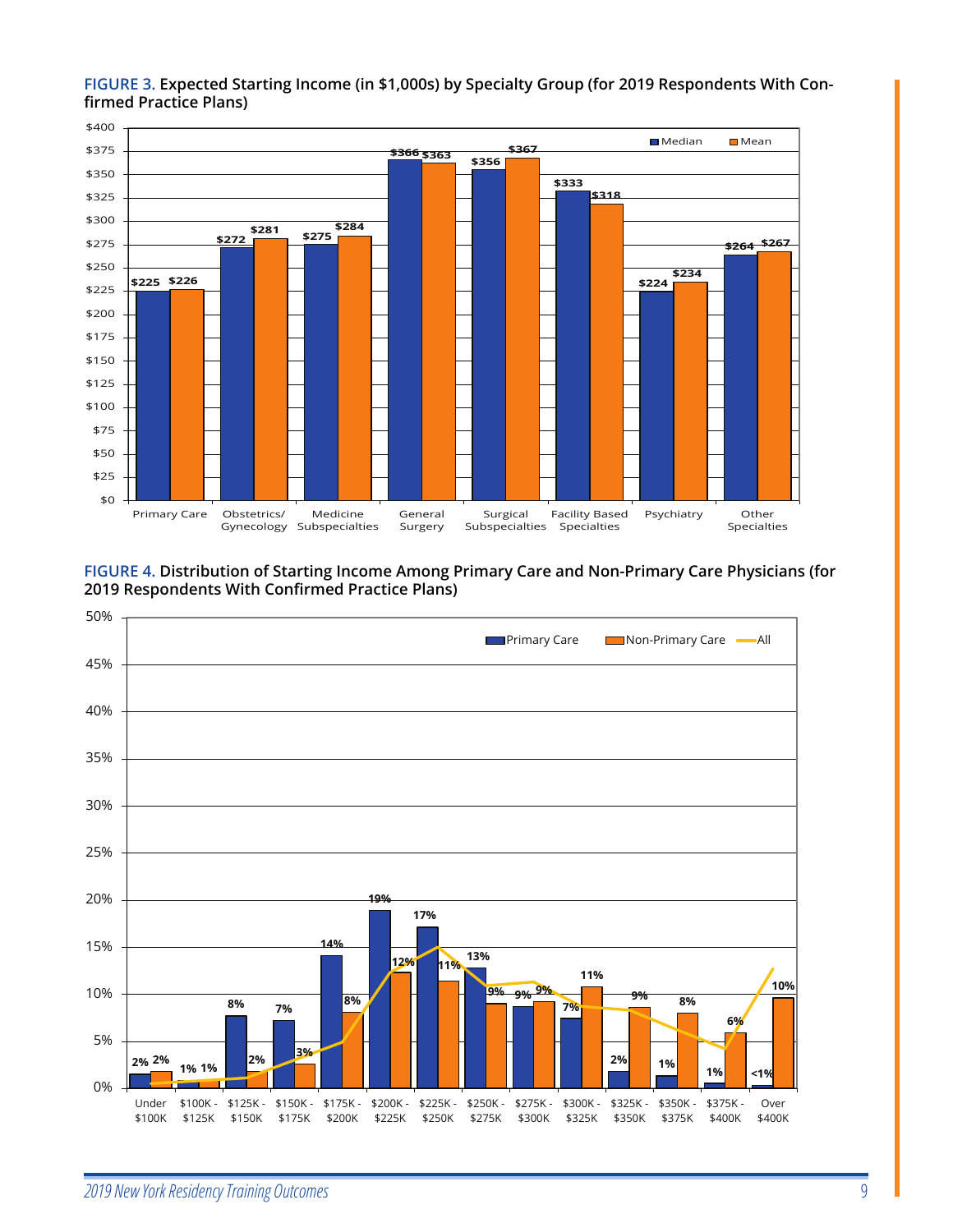<span id="page-16-0"></span>**TABLE 2. [Expected Starting Incom by Specialty Group \(for 2019 Respondents With Confirmed Practice](#page-6-0)**

|                                  |             |             | <b>RANK</b>    |               | <b>RANK</b>    |
|----------------------------------|-------------|-------------|----------------|---------------|----------------|
| <b>Specialty</b>                 | $\mathbf N$ | <b>MEAN</b> | $($ of 25 $)$  | <b>MEDIAN</b> | $($ of 25 $)$  |
| <b>Primary Care</b>              | 391         | \$226,419   | N/A            | \$224,600     | N/A            |
| Family Medicine                  | 92          | \$232,254   | 16             | \$225,950     | 19             |
| <b>General Internal Medicine</b> | 213         | \$247,197   | 15             | \$243,300     | 16             |
| <b>General Pediatrics</b>        | 80          | \$166,350   | 25             | \$157,600     | 25             |
| <b>Obstetrics/Gynecology</b>     | 87          | \$281,195   | 13             | \$271,500     | 15             |
| <b>Medicine Subspecialties</b>   | 275         | \$284,315   | N/A            | \$274,800     | N/A            |
| Cardiology                       | 41          | \$333,120   | 7              | \$324,100     | 8              |
| Gastroenterology                 | 21          | \$312,267   | 10             | \$320,500     | 9              |
| Geriatrics                       | 20          | \$230,485   | 19             | \$222,900     | 21             |
| Hematology/Oncology              | 38          | \$308,474   | 11             | \$307,800     | 10             |
| Nephrology                       | 15          | \$216,953   | 23             | \$227,000     | 17             |
| Pulmonary Disease                | 32          | \$324,634   | 8              | \$334,700     | $\overline{7}$ |
| <b>General Surgery</b>           | 10          | \$362,770   | $\mathbf{1}$   | \$365,550     | $\overline{1}$ |
| <b>Surgical Subspecialties</b>   | 92          | \$367,467   | N/A            | \$355,650     | N/A            |
| Ophthalmology                    | 7           | \$230,429   | 20             | \$273,200     | 14             |
| Orthopedics                      | 18          | \$354,894   | $\mathsf 3$    | \$359,000     | $\overline{2}$ |
| Otolaryngology                   | 6           | \$339,400   | 5              | \$356,450     | 4              |
| Urology                          | 9           | \$344,744   | 4              | \$343,000     | 5              |
| <b>Facility Based</b>            | 130         | \$317,970   | N/A            | \$332,500     | N/A            |
| Anesthesiology                   | 38          | \$324,245   | 9              | \$358,650     | 3              |
| Pathology                        | 22          | \$231,682   | 17             | \$226,650     | 18             |
| Radiology                        | 30          | \$337,070   | 6              | \$340,350     | 6              |
| <b>Psychiatry</b>                | 89          | \$234,451   | N/A            | \$223,700     | N/A            |
| Adult Psychiatry                 | 33          | \$231,639   | 18             | \$213,800     | 23             |
| Child and Adolescent Psych       | 26          | \$226,854   | 22             | \$224,350     | 20             |
| <b>Other</b>                     | 277         | \$267,282   | N/A            | \$263,500     | N/A            |
| Dermatology                      | 20          | \$357,770   | $\overline{2}$ | \$306,750     | 11             |
| <b>Emergency Medicine</b>        | 93          | \$306,947   | 12             | \$302,000     | 12             |
| Neurology                        | 14          | \$253,593   | 14             | \$280,550     | 13             |
| <b>Pediatric Subspecialties</b>  | 53          | \$202,849   | 24             | \$196,600     | 24             |
| Physical Medicine and Rehab      | 13          | \$229,954   | 21             | \$217,200     | 22             |
| <b>Total (All Specialties)</b>   | 1,351       | \$270,063   | N/A            | \$257,600     | N/A            |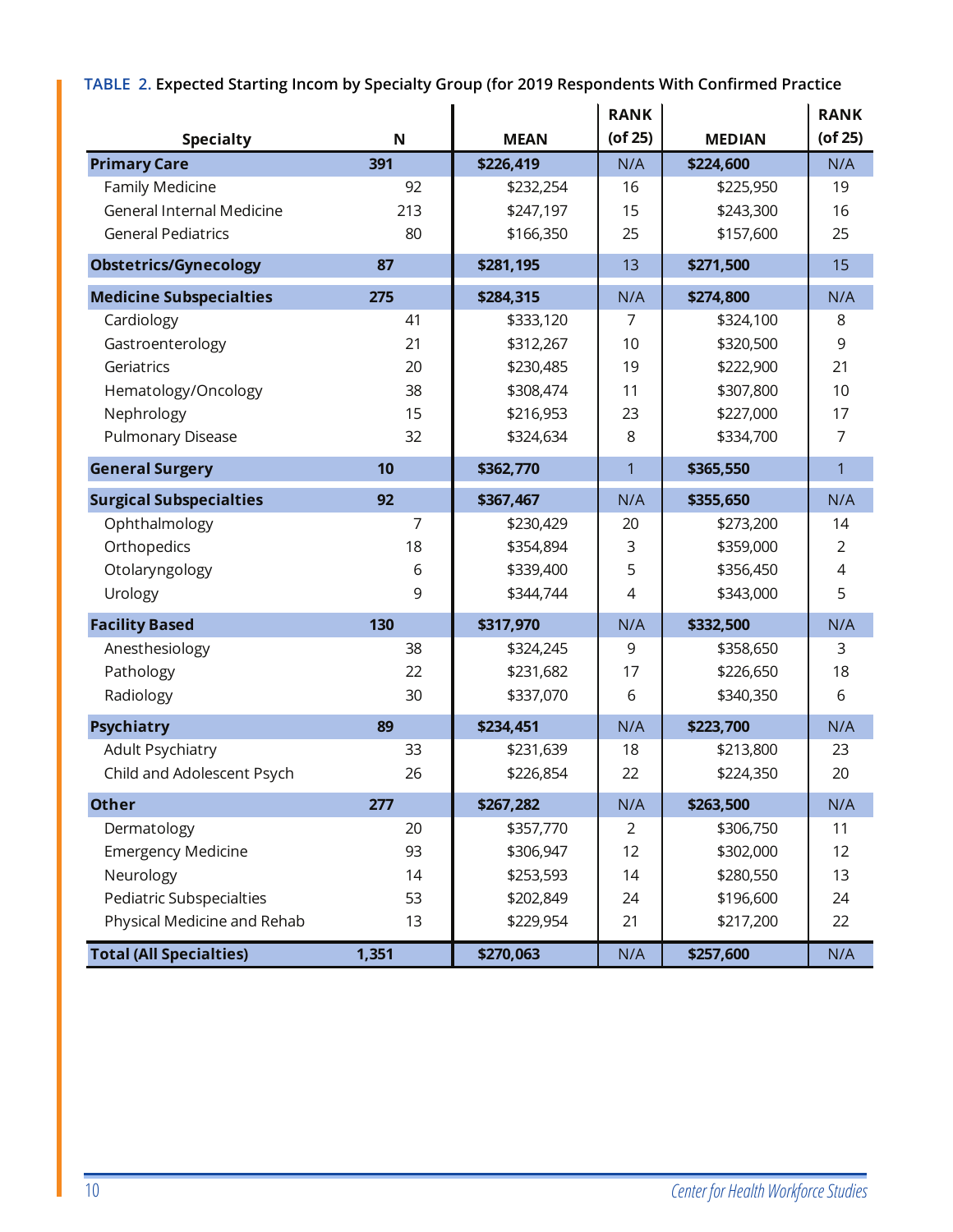#### <span id="page-17-0"></span>**[Assessment of Relative Demand by](#page-5-0)  Specialty**

To measure the demand for new physicians, a composite score was computed by taking the median of the ranks on each of the demand indicators (ie, where each specialty stood relative to all 25 specialties) for each specialty with the observations from the most recent 4 years of the survey (2016-2019). Observations from more recent years of the survey received a greater weight than observations from previous years. That is, when calculating the demand score for 2019, data from 2019 were weighted by a factor of 0.40, data from 2018 were weighted by a factor of 0.30, data from 2017 were weighted by a factor of 0.20, and data from 2016 were weighted by a factor of 0.10.

The following variables were used as indicators of demand in the calculations described above:

- Percentage of respondents having difficulty finding a satisfactory practice position
- Percentage of respondents having to change plans due to limited practice opportunities
- Mean number of job offers received by respondents
- Respondents' views of the regional job market in their specialty
- Respondents' views of the national job market in their specialty
- Trends in median starting income

Each of these indicators is an imperfect measure of demand. However, combined, they provide a composite picture of relative demand by specialty. There is a high degree of correlation between the "percent of respondents having difficulty" indicator and the "percent of respondents having to change plans" in-

dicator (ie, a respondent reporting difficulty was also likely to report having to change plans). There was also a high degree of correlation between respondents' assessments of the regional and national job market in their specialty. Due to the correlations between these 2 sets of indicators, the "job offers" and "trends in starting income" indicators were weighed more heavily in the computation of the composite measure of new physician demand.

Note that the composite measure does not reflect absolute demand for new physicians (ie, to determine the appropriate number of physicians necessary to serve a given population). Instead, it reflects the demand for each specialty relative to other specialties. Figure 5 is a plot of the composite relative demand score for each specialty.

#### **Highlights**

- In 2019, family medicine (average rank of 3.0 out of 25), adult psychiatry (3.5), emergency medicine (4.0), dermatology (5.0), child and adolescent psychiatry (6.5), and general internal medicine (6.5) experienced strongest demand.
- The job market for pathology (24.5), nephrology (22.5), radiology (22.0), pediatric subspecialties (22.0), and cardiology (18.5) was weak relative to other specialties.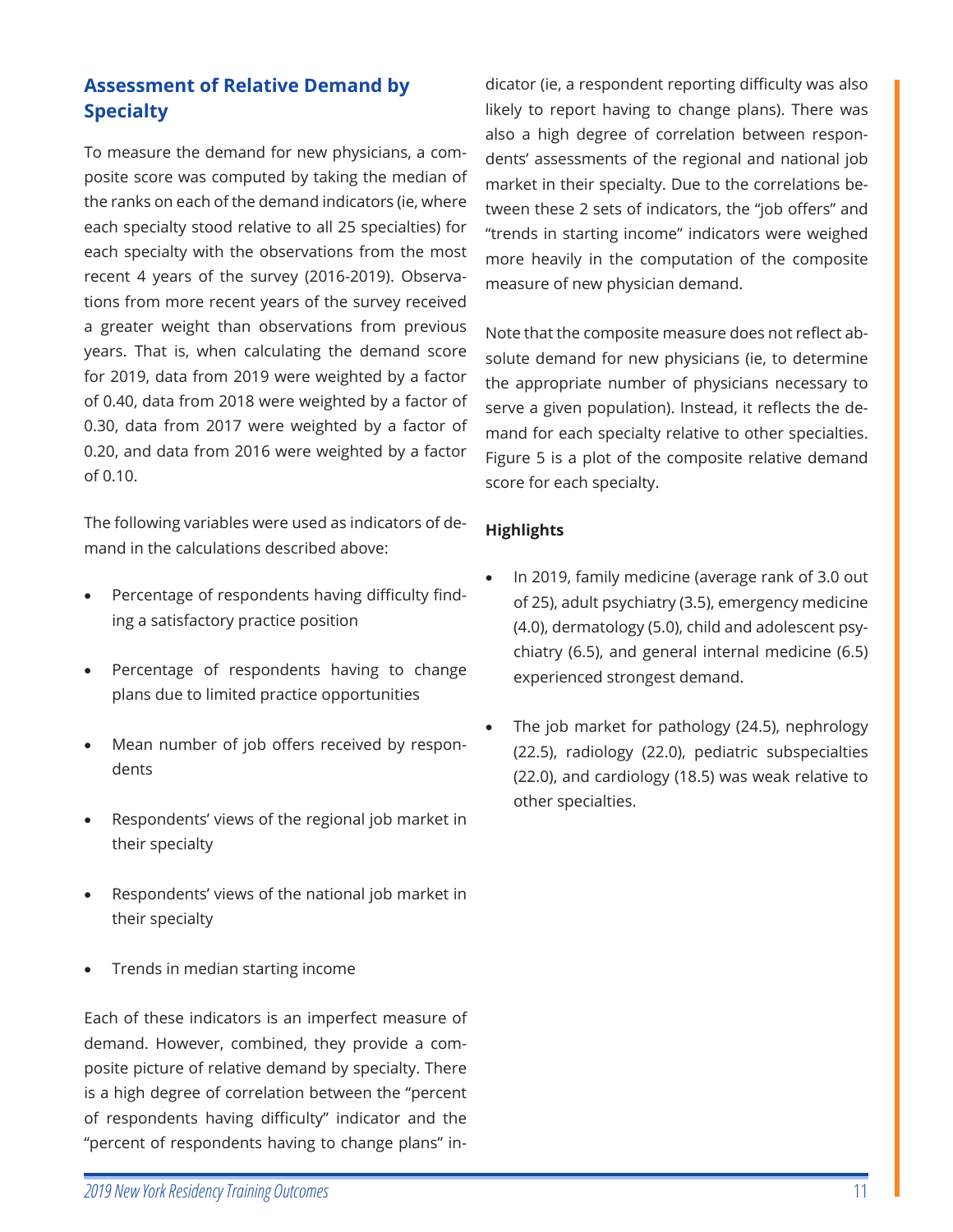<span id="page-18-0"></span>**[FIGURE 5. Current Relative Demand by Specialty and Median Rank on Demand-Related Variables \(of 2019](#page-6-0)  Respondents Who Have Searched for a Job, IMGs on Temporary Visas Excluded)**

| (1) Family Medicine            | 3.0                 |     |      |      |                                             |                        |
|--------------------------------|---------------------|-----|------|------|---------------------------------------------|------------------------|
| (2) Adult Psychiatry           | 3.5                 |     |      |      |                                             |                        |
| (3) Emergency Medicine         |                     | 4.0 |      |      | <b>Relative Demand</b><br><b>Quintile 1</b> |                        |
| (4) Dermatology                |                     | 5.0 |      |      |                                             |                        |
| (5) Child & Adolescent Psych   |                     | 6.5 |      |      |                                             |                        |
| (5) General Internal Medicine  |                     | 6.5 |      |      |                                             |                        |
| (7) Gastroenterology           |                     |     | 9.0  |      | <b>Relative Demand</b>                      |                        |
| (8) Geriatrics                 |                     |     | 10.0 |      | <b>Quintile 2</b>                           |                        |
| (9) General Pediatrics         |                     |     | 10.5 |      |                                             |                        |
| (10) Anesthesiology            |                     |     | 11.5 |      |                                             |                        |
| (11) Pulmonary Disease         |                     |     | 12.0 |      |                                             |                        |
| (12) Urology                   |                     |     | 13.0 |      | <b>Relative Demand</b>                      |                        |
| (12) Obstetrics/Gynecology     |                     |     | 13.0 |      | <b>Quintile 3</b>                           |                        |
| (14) Neurology                 |                     |     | 13.5 |      |                                             |                        |
| (15) Ophthalmology             |                     |     |      | 15.5 |                                             |                        |
| (16) Otolaryngology            |                     |     |      | 16.0 |                                             |                        |
| (16) Orthopedic                |                     |     |      | 16.0 |                                             | <b>Relative Demand</b> |
| (18) General Surgery           |                     |     |      | 17.0 |                                             | <b>Quintile 4</b>      |
| (18) Hematology/Oncology       |                     |     |      | 17.0 |                                             |                        |
| (20) Physical Medicine & Rehab |                     |     |      | 18.0 |                                             |                        |
| (21) Cardiology                |                     |     |      |      | 18.5                                        | <b>Relative Demand</b> |
| (22) Pediatric Subspecs        |                     |     |      |      | 22.0                                        | <b>Quintile 5</b>      |
| (22) Radiology                 |                     |     |      |      | 22.0                                        |                        |
| (24) Nephrology                |                     |     |      |      | 22.5                                        |                        |
| (25) Pathology                 |                     |     |      |      |                                             | 24.5                   |
|                                | $\mathsf{O}\xspace$ | 5   | $10$ | 15   | 20                                          | 25<br>30               |